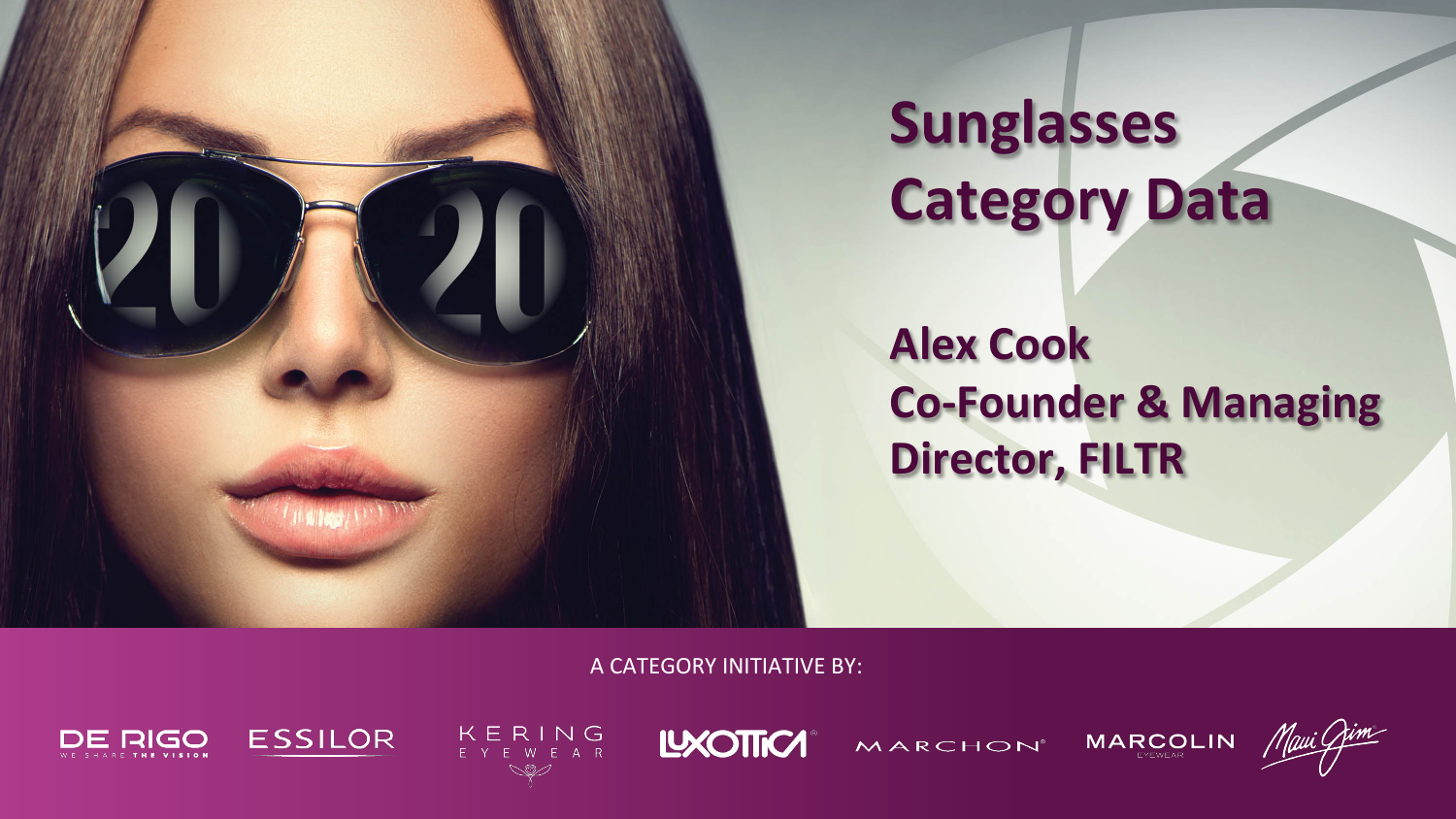## **FASHION & ACCESSORIES TRAVEL RETAIL SALES (US\$ MILLION)**



**F&A** Sales **6 manufally** % Change YOY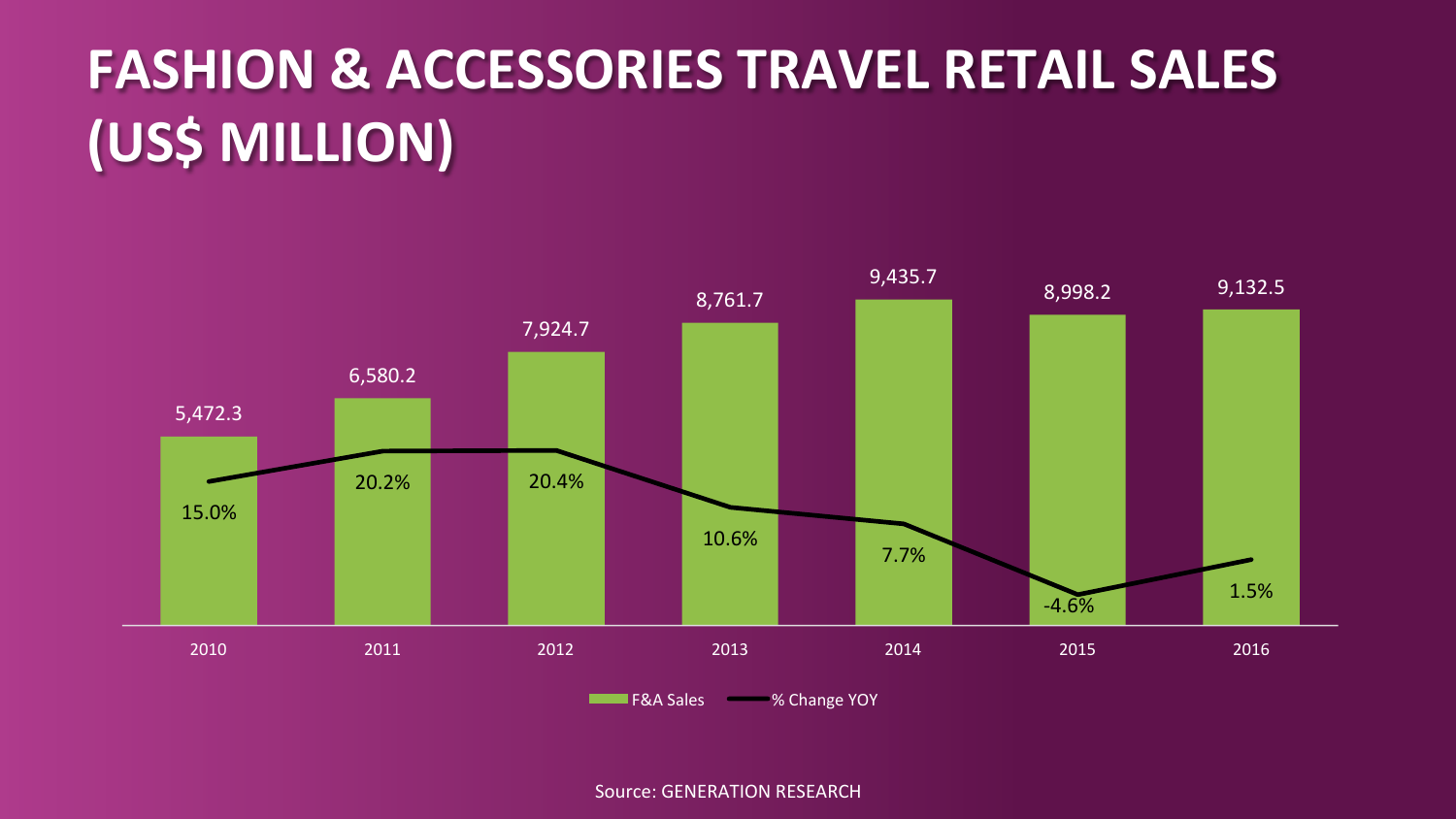## **SUNGLASSES SHARE OF FASHION & ACCESSORIES (US\$ MILLION)**

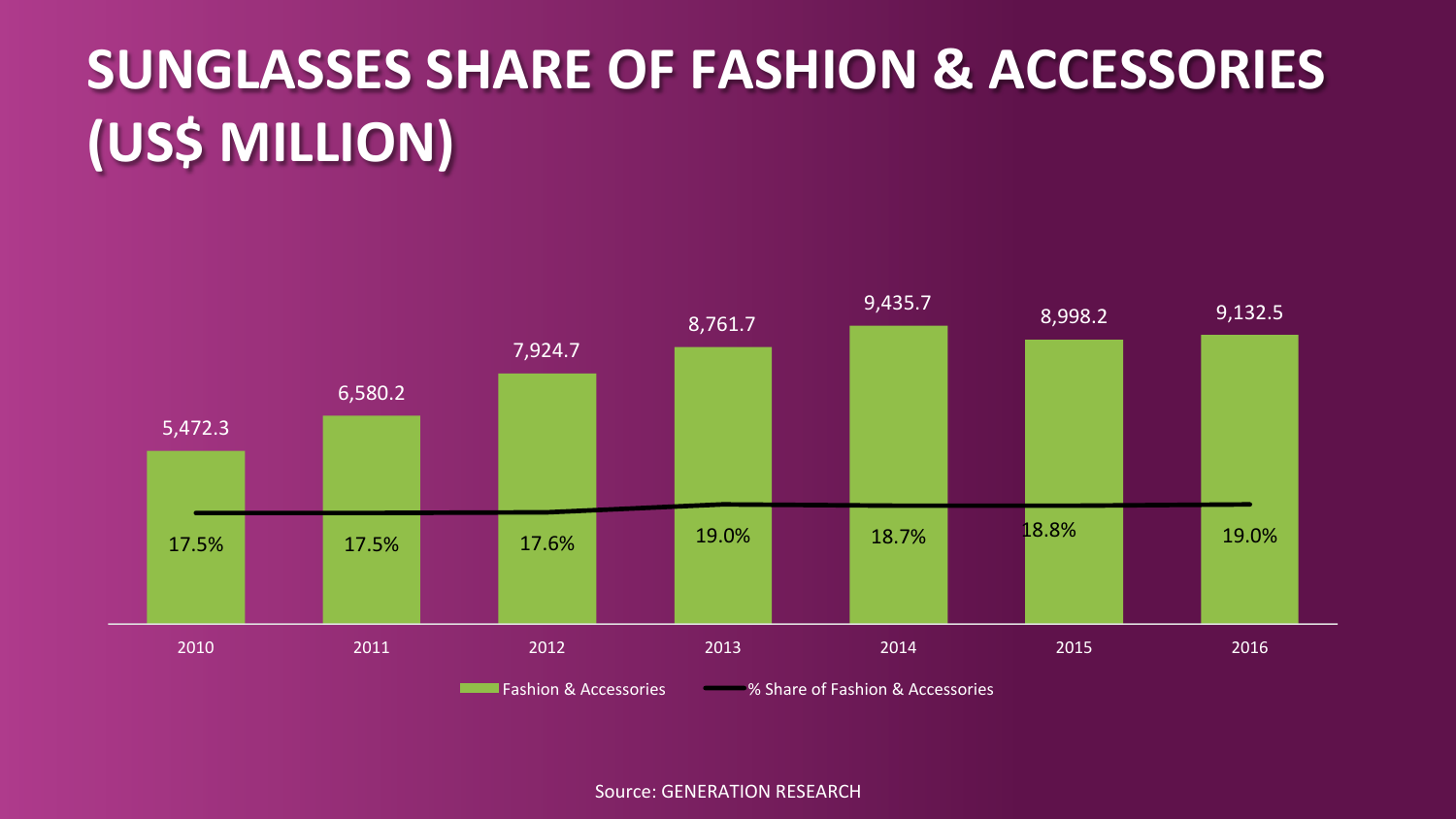## **SUNGLASSES TRAVEL RETAIL SALES (US\$ MILLION)**



Sunglasses Sales % Change YoY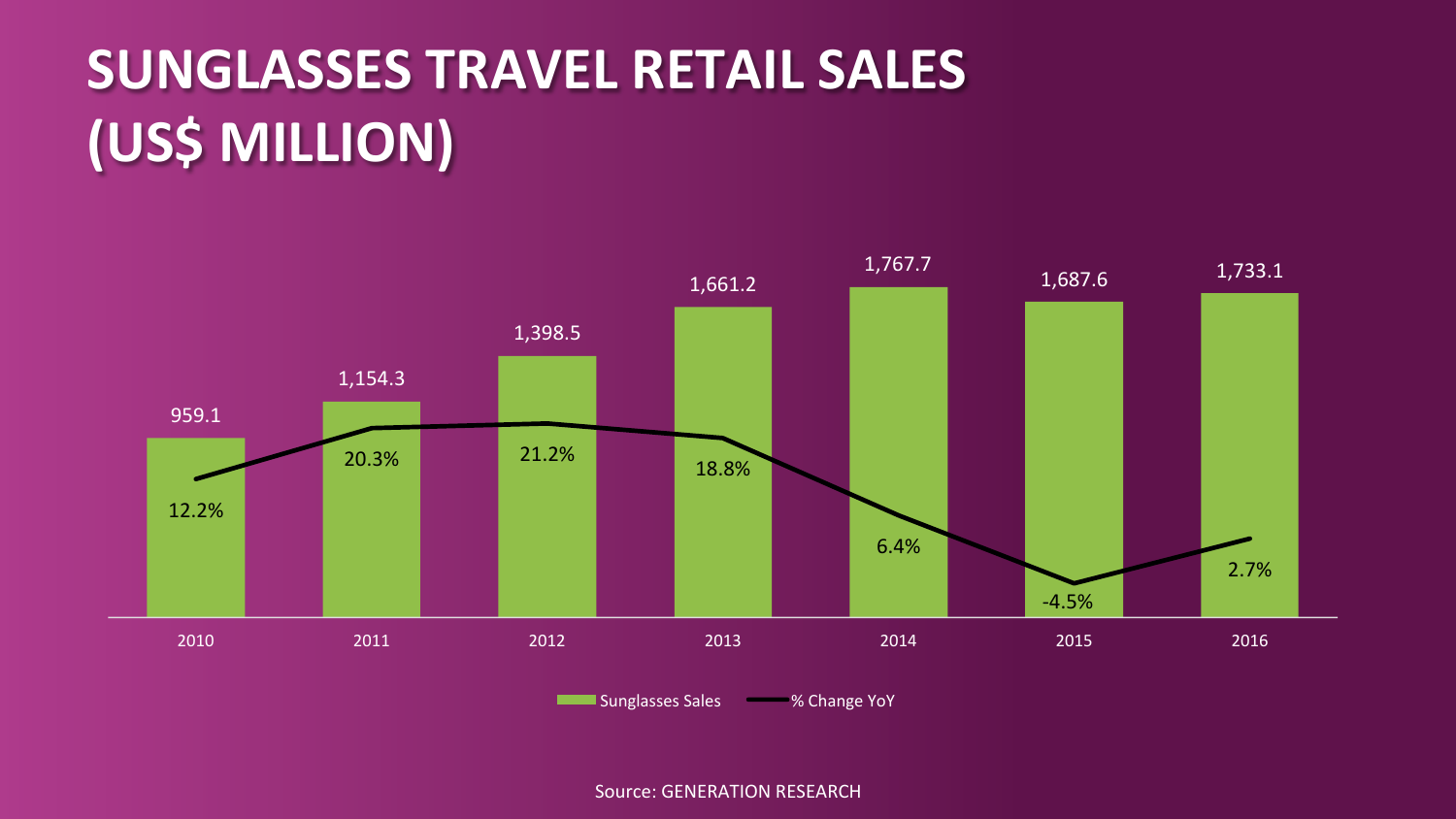## **SUNGLASSES SHARE OF TOTAL TRAVEL RETAIL (US\$ MILLION)**

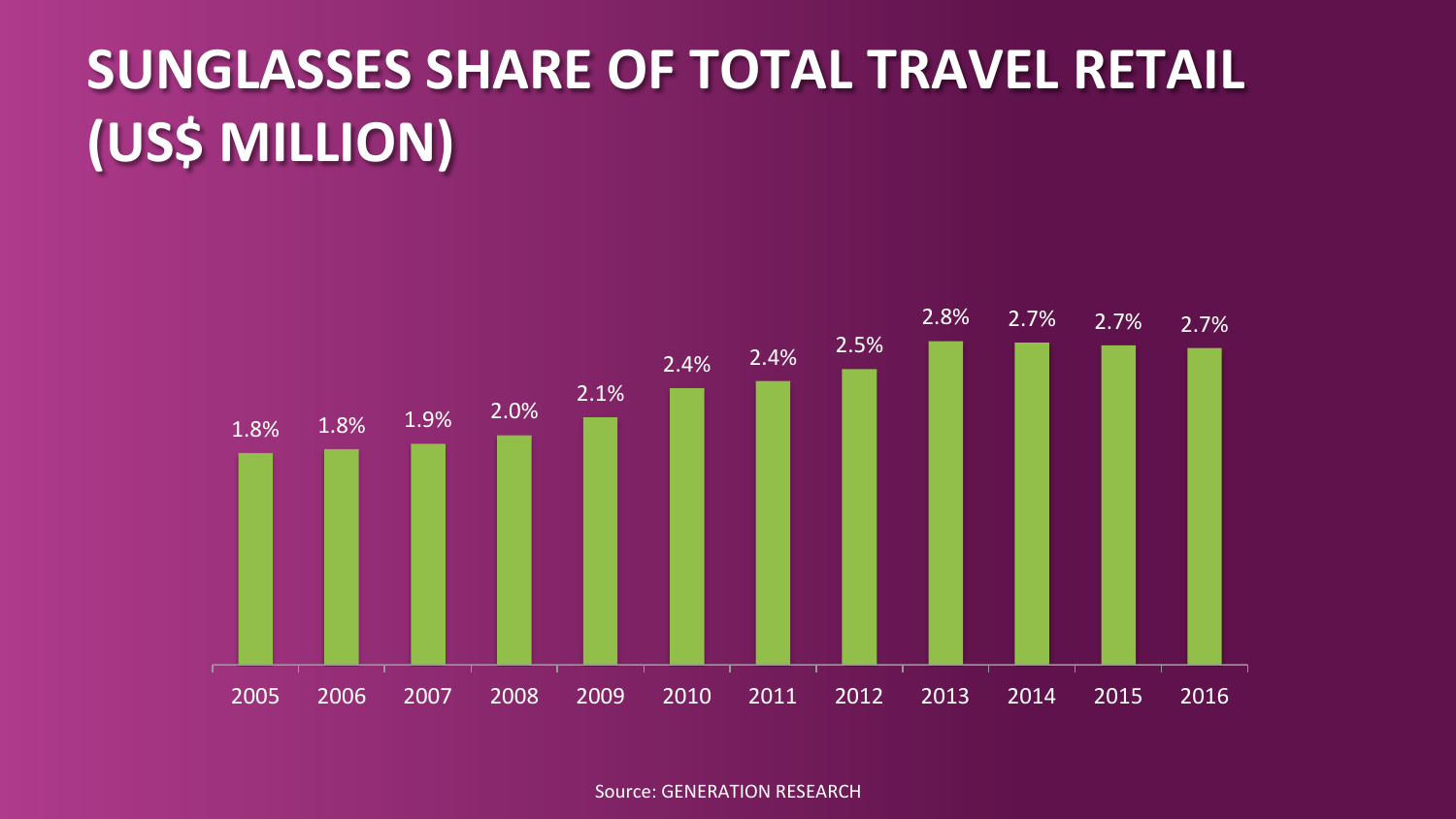#### **SUNGLASSES SALES BY REGION 2016 (US\$ MILLION)**

|                     | 2016         |                               |
|---------------------|--------------|-------------------------------|
|                     | <b>Sales</b> | <b>Market</b><br><b>Share</b> |
| Europe              | 423.9        | 24.5%                         |
| Americas            | 475.3        | 27.4%                         |
| Africa              | 12.0         | 0.7%                          |
| <b>Asia Pacific</b> | 774.0        | 44.7%                         |
| <b>Middle East</b>  | 47.8         | 2.8%                          |
| <b>TOTAL</b>        | 1,733.1      | 100%                          |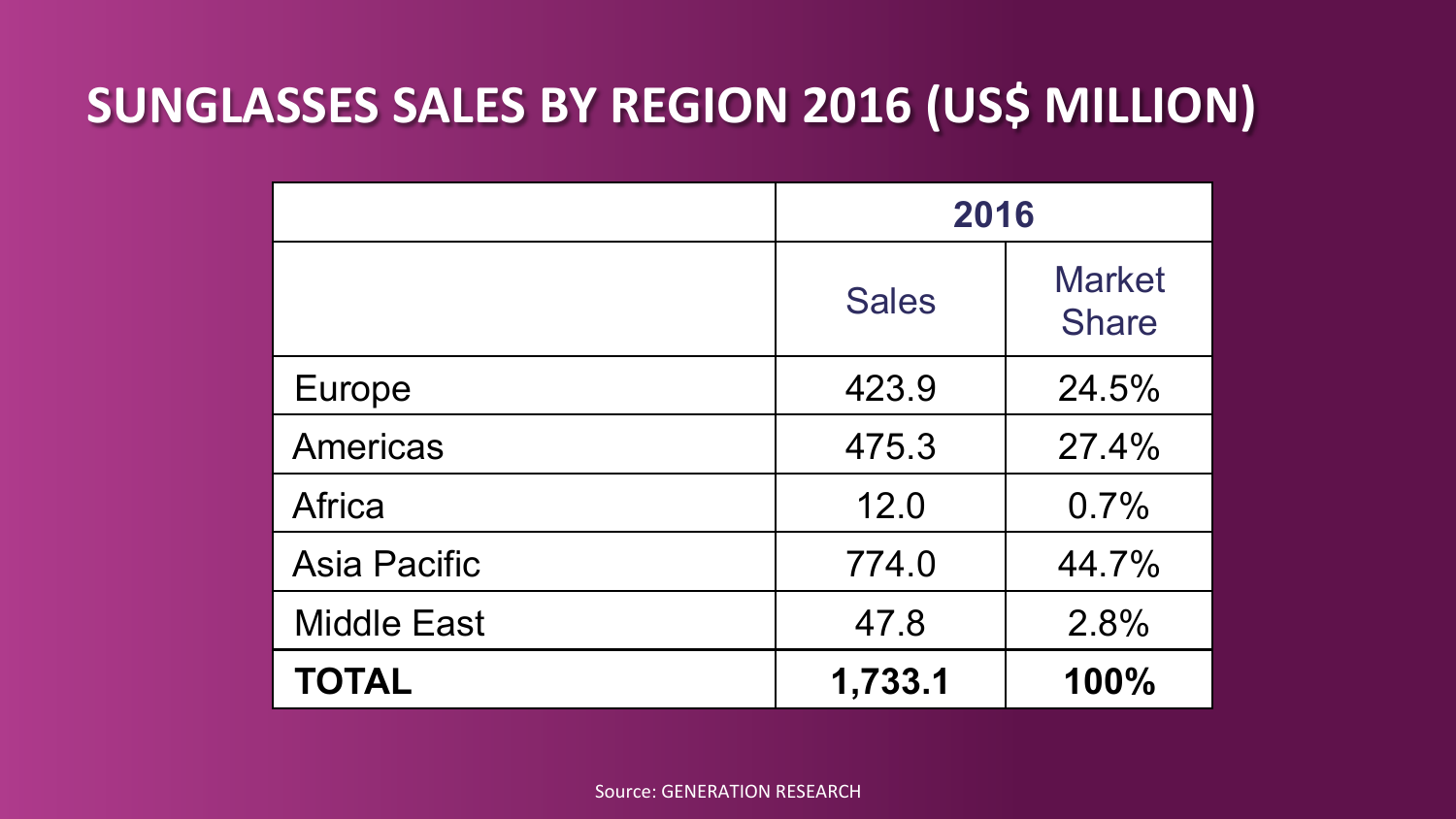#### **SUNGLASSES SALES BY CHANNEL 2016 (US\$ MILLION)**

|                      | 2016         |                               |
|----------------------|--------------|-------------------------------|
|                      | <b>Sales</b> | <b>Market</b><br><b>Share</b> |
| <b>Airport Shops</b> | 863.5        | 49.8%                         |
| <b>Airlines</b>      | 74.7         | 4.3%                          |
| <b>Ferries</b>       | 28.4         | 1.6%                          |
| <b>Other Shops</b>   | 766.5        | 44.2%                         |
| <b>TOTAL</b>         | 1,733.1      | 100%                          |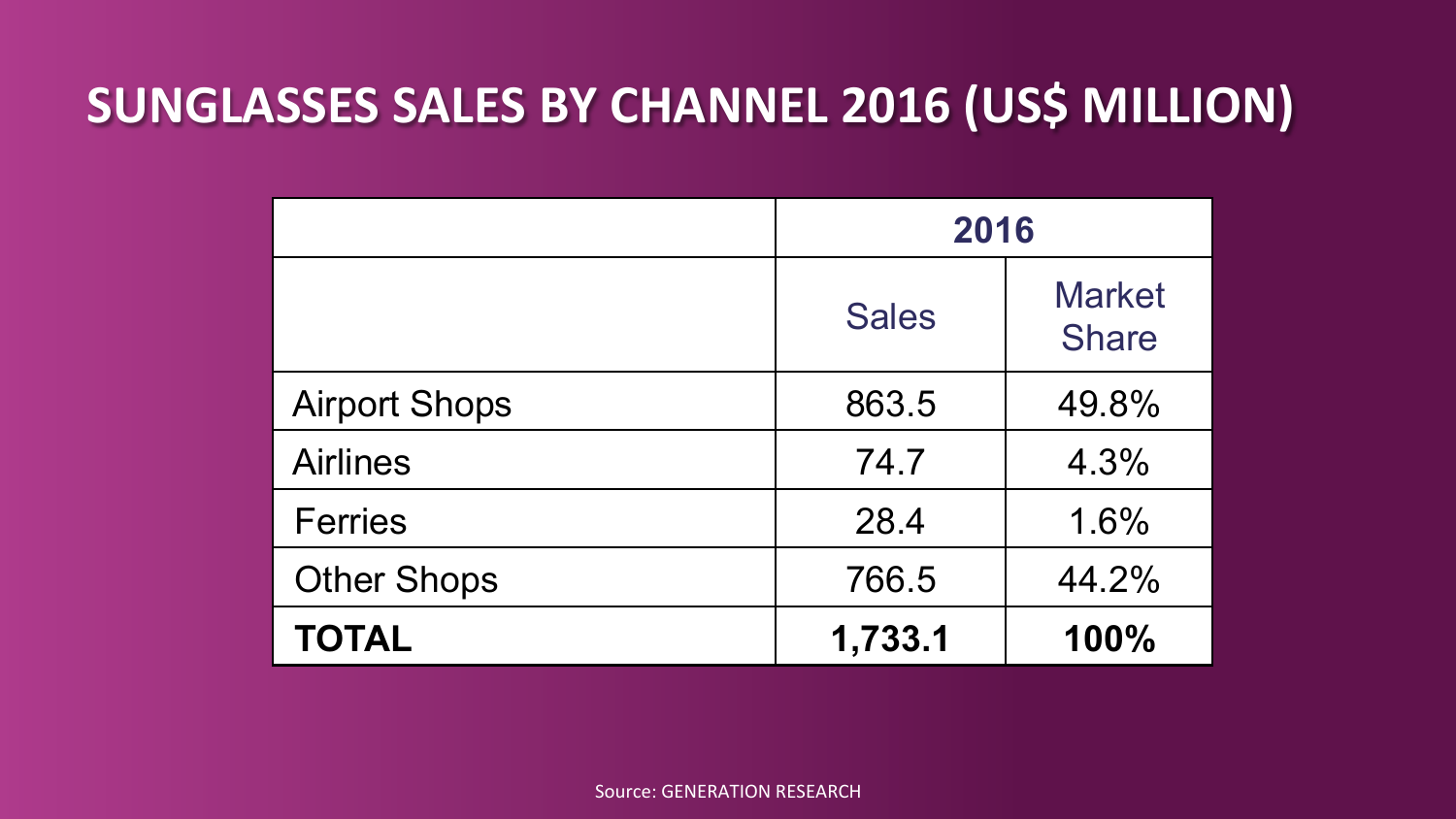### **TOP SUNGLASSES AIRPORT SALES LOCATIONS 2016**

| <b>Rank</b>    | <b>Airport</b>                               | Country                     | <b>Region</b>       |
|----------------|----------------------------------------------|-----------------------------|---------------------|
| $\mathbf{1}$   | SEOUL - Incheon Int'l Airport                | South Korea                 | <b>ASIA PACIFIC</b> |
| $\overline{2}$ | SINGAPORE - Changi Airport                   | Singapore                   | <b>ASIA PACIFIC</b> |
| 3              | <b>LONDON - Heathrow Airport</b>             | <b>United Kingdom</b>       | <b>EUROPE</b>       |
| $\overline{4}$ | <b>BANGKOK - Suvarnabhumi Airport</b>        | <b>Thailand</b>             | <b>ASIA PACIFIC</b> |
| -5             | <b>HONG KONG - International Airport</b>     | Hong Kong                   | <b>ASIA PACIFIC</b> |
| 6              | <b>TOKYO - Narita Airport</b>                | Japan                       | <b>ASIA PACIFIC</b> |
| 7              | FRANKFURT - Frankfurt-Main Airport           | Germany                     | <b>EUROPE</b>       |
| 8              | <b>PARIS - Charles de Gaulle Airport</b>     | France                      | <b>EUROPE</b>       |
| 9              | <b>MANCHESTER - Int'l Airport</b>            | <b>United Kingdom</b>       | <b>EUROPE</b>       |
| 10             | <b>LONDON - Gatwick Airport</b>              | <b>United Kingdom</b>       | <b>EUROPE</b>       |
| 11             | SAO PAULO - Guarulhos Int'l Airport          | <b>Brazil</b>               | <b>AMERICAS</b>     |
| 12             | TAIPEI - Taoyuan International Airport       | Taiwan                      | <b>ASIA PACIFIC</b> |
| 13             | <b>SHANGHAI - Pudong Airport</b>             | China                       | <b>ASIA PACIFIC</b> |
| 14             | <b>CHEJU - Int'l Airport</b>                 | South Korea                 | <b>ASIA PACIFIC</b> |
| 15             | <b>BEIJING - Capital Airport</b>             | China                       | <b>ASIA PACIFIC</b> |
| 16             | HONOLULU - Airport & Downtown Shops          | <b>USA</b>                  | <b>AMERICAS</b>     |
| 17             | <b>DUBAI - Dubai International Airport</b>   | <b>United Arab Emirates</b> | <b>MIDDLE EAST</b>  |
| 18             | ROME - Fiumicino Leonardo da Vinci Airport   | Italy                       | <b>EUROPE</b>       |
| 19             | <b>AMSTERDAM - Schiphol Airport</b>          | <b>Netherlands</b>          | <b>EUROPE</b>       |
| 20             | OSAKA - Kansai International Airport         | Japan                       | <b>ASIA PACIFIC</b> |
| 21             | <b>SYDNEY - Kingsford Smith Airport</b>      | Australia                   | <b>ASIA PACIFIC</b> |
| 22             | <b>BRUSSELS - Bruxelles National Airport</b> | Belgium                     | <b>EUROPE</b>       |
| 23             | MILAN - Malpensa Airport                     | Italy                       | <b>EUROPE</b>       |
| 24             | PANAMA CITY - Tocumen Airport                | Panama                      | <b>AMERICAS</b>     |
| 25             | <b>LOS ANGELES - International Airport</b>   | <b>USA</b>                  | <b>AMERICAS</b>     |